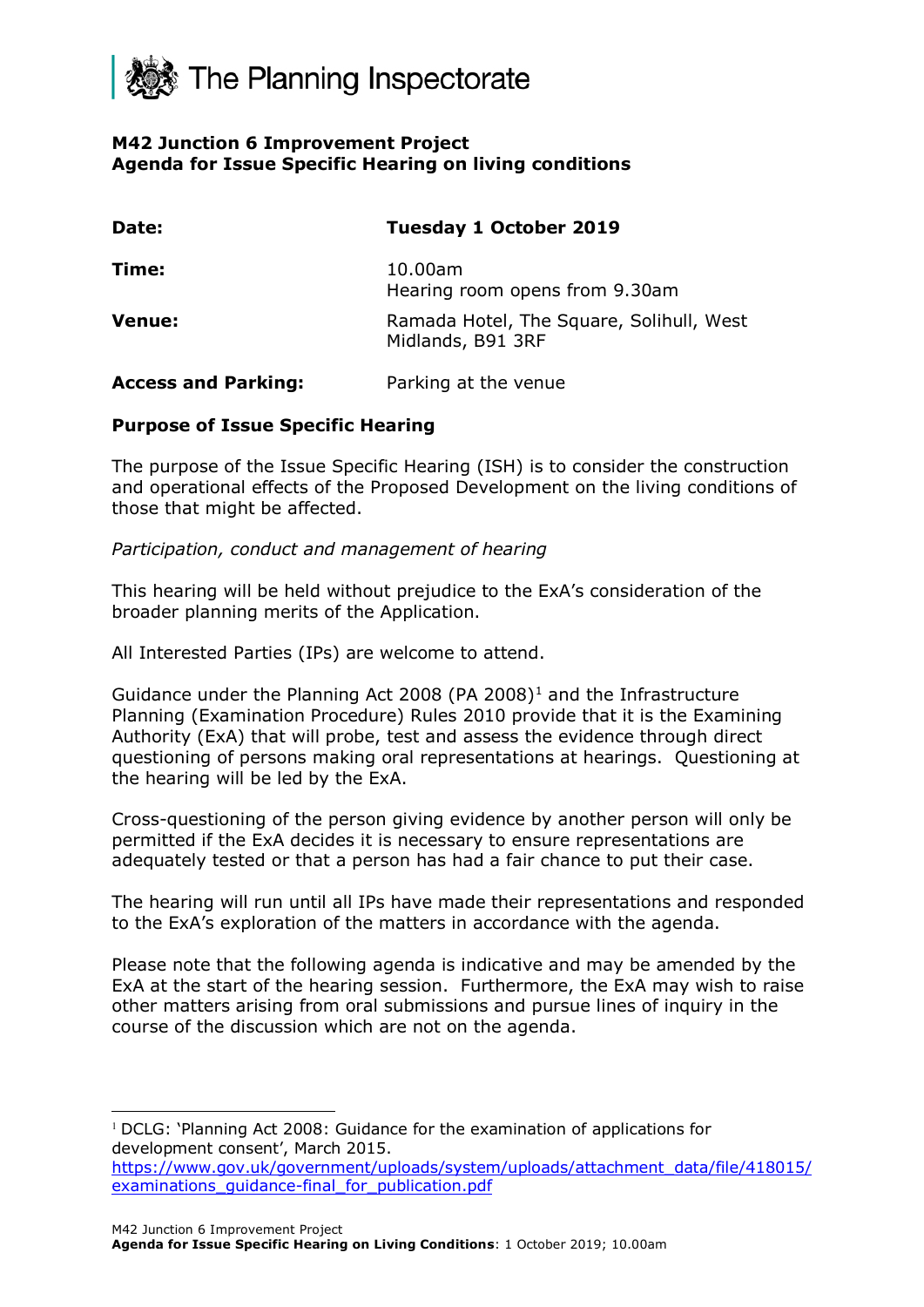

# **Agenda**

## **1. Welcome, introductions and arrangements for the Hearing**

- **2. The effects on residents of the activities to be undertaken within the currently proposed main compound (Work No. 69) and the satellite compounds, including the land required for stockpiling construction materials (Plot 3/51a), and the potential mitigation due to the use of possible alternative locations or other measures**
	- The activities likely to be undertaken within the main compound and the assessment of their effects:
		- o Noise, vibration, dust, lighting, visual intrusion
		- o Access arrangements
		- o Working hours, including arrivals and departures
		- o The proposed layout and scope for variations
		- o Overlooking and privacy
	- A potential alternative location for the main compound (location 5 south of A45 and west of M42 junction 6) and an assessment of its effects (as above)
	- The site for stockpiling materials (plot 3/51a) and an assessment of its effects:
		- o Noise, vibration, dust, visual intrusion
		- o Access arrangements
		- o Operational hours
		- o Overlooking and privacy
		- o Cumulative effects
		- o The scope for, and assessment of, alternative locations
	- **Mitigation**
	- Liaison with the local community
- **3. The effects on residents and businesses of construction in relation to specific elements of the scheme, in particular the realignment of Catherine-de-Barnes Lane and consequent works, the construction or the main-line link and associated works and the construction of Junction 5a:**
	- The effects of construction in relation to:
		- o Noise, vibration, dust, lighting, visual intrusion
		- o Access arrangements
		- o Working hours, including arrivals and departures
		- o Severance, roads, bridleways and footpaths
		- o Cumulative effects
	- Mitigation
	- Liaison with the local community